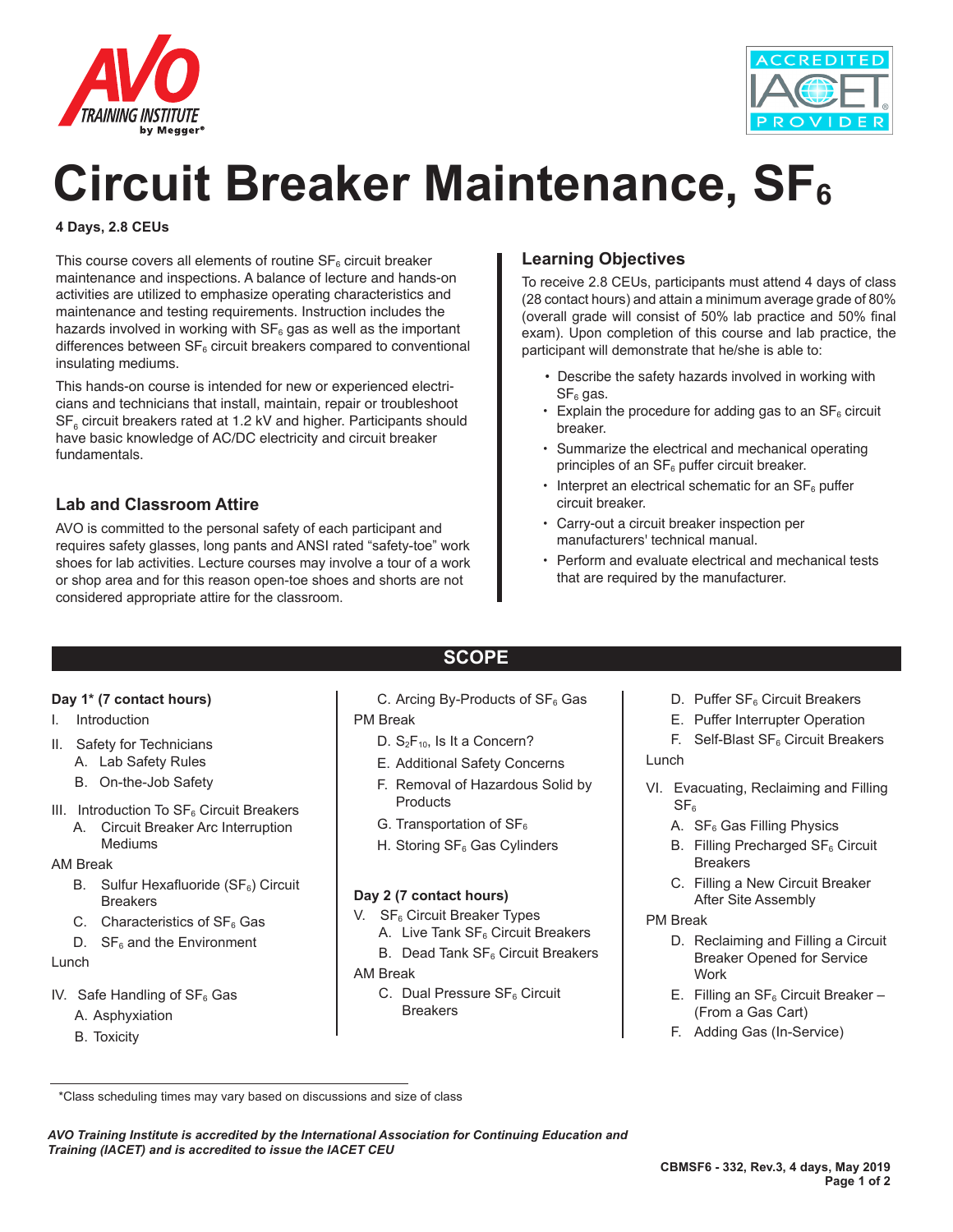# **Circuit Breaker Maintenance, SF**<sub>6</sub>

**4 Days, 2.8 CEUs**

# **SCOPE (continued)**

#### **Day 3 (7 contact hours)**

- VII. SF<sub>6</sub> Circuit Breaker Components
	- A.  $SF<sub>6</sub>$  Gas Density Monitor B. Other Pressure Monitoring
	- **Components**
	- C. Rupture Discs
	- D. Entrance Bushings
	- E. Grading Rings
	- F. Pre-Insertion Resistors

#### AM Break

- G. Capacitors
- H. Heaters
- I. Operating Mechanisms
- J. Auxiliary Switches
- K. Lab (2 Hours)
- 1. Contact Resistance

#### Lunch

- VIII. SF<sub>6</sub> Breaker Maintenance
	- and Testing
	- A. Qualified Person
	- B. Inspections
	- C. Leak Rates and the Need for **Testing**
	- D. Field Leak Detection Methods
	- E. Leak Testing
	- F. Testing  $SF<sub>6</sub>$  Gas
	- G. Measuring Contact Resistance

#### PM Break

- H. Time Travel Analysis
- I. Control Circuitry
- J. Other Tests
- K. Test Results Interpretation

#### **Day 4 (7 contact hours)**

- L. Labs (6 Hours)
- 1. Periodic Maintenance AM Break
- - 2. Time/Travel Analysis
- Lunch
	- 2. Time/Travel Analysis (cont'd)

#### PM Break

- IX. Conclusion (1 hr).
	- A. Review
	- B. Final Exam